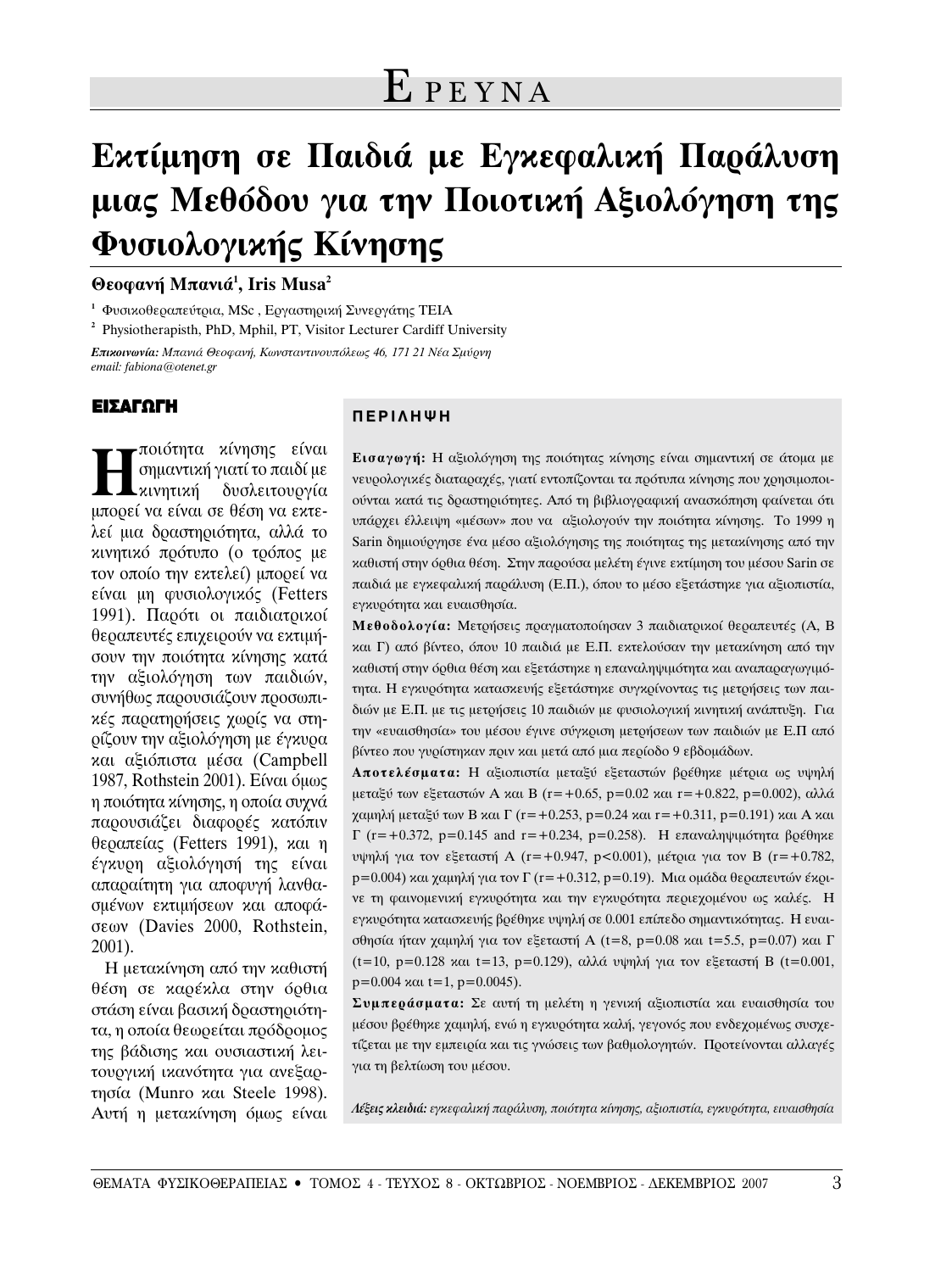#### **ABSTRACT**

**The evaluation of the use in children with cerebral palsy of a method developed to quantify normal movement** 

**Introduction:** Quality of movement is an important dimension of motor development in children with cerebral palsy (CP) since it indicates what movement patterns children use during activities. A literature review, however, revealed a lack of tests measuring the quality of movement with regard to movement patterns, especially the sit-to-stand pattern that is a fundamental activity for children's independence. In 1999 Sarin developed a measure for quality of sit-to-stand in adults and the purpose of this study was to evaluate the use of this measure in children with CP in order to establish its reliability, face, content and construct validity, as well as sensitivity.

**Methods:** Measurements taken by three paediatric therapists from videos of 10 CP children carrying out the activity were used to test inter-rater and intra-rater reliability. Construct validity was tested by comparing the CP children's measurements with measurements from videos of 10 normal children. For testing sensitivity, measurements were taken from videos of the CP children before and after a 9-week period and comparisons were made.

**Results:** Inter-rater reliability was found to be moderate to high between measurer A and B ( $r = +0.65$ ,  $p = 0.02$  and  $r = +0.822$ ,  $p = 0.002$ ), but low between measurer B and C ( $r = +0.253$ ,  $p = 0.24$  and  $r = +0.311$ ,  $p = 0.191$ ) and between measurer A and C  $(r=+0.372, p=0.145$  and  $r=+0.234, p=0.258$ ). Intra-rater reliability was found to be high for measurer A ( $r = +0.947$ ,  $p < 0.001$ ), moderate for measurer B ( $r = +0.782$ ,  $p=0.004$ ), and low for measurer C ( $r=+0.312$ ,  $p=0.19$ ). A focus group judged the face and content validity as good. Construct validity was found to be high at a 0.001 level of significance. Sensitivity was low for measurer A ( $t=8$ ,  $p=0.08$  and  $t=5.5$ ,  $p=0.07$ ) and measurer C (t=10,  $p=0.128$  and t=13,  $p=0.129$ ), but high for measurer B (t=0.001, p=0.004 and t=1, p=0.0045).

**Conclusions:** In this study, the Sarin measure's overall reliability and sensitivity was low and may be associated with the experience and expertise of the therapist. However, changes are suggested to the scoring scale in order to improve the measure's reliability and sensitivity. It is suggested that a refined Sarin measure may be useful when used by therapists to quantify quality of sit-to-stand.

*Key words: cerebral palsy, quality of movement, reliability, validity, sensitivity*

συνήθως δύσκολη σε παιδιά με εγκεφαλική βλάβη, όπως η εγκεφαλική παράλυση (Cahill και συν, 1999). Τα παιδιά αυτά ξοδεύουν πολύ χρόνο σε μια καρέκλα ή αναπηρική πολυθρόνα, και η εξάσκηση της μετακίνησης από την καθιστή θέση στην όρθια στάση θα βοηθούσε την ανεξαρτητοποίηση τους. Η αξιολόγηση επομένως της μετακίνησης αυτής είναι βασική για τον σχεδιασμό του θεραπευτικού προγράμματος.

Oι περισσότερες μελέτες που αποσκοπούν στη διερεύνηση της ποιότητας της μετακίνησης από την καθιστή στην όρθια θέση έχουν πραγματοποιηθεί σε ενήλικες και αφορούν κινηματικέςκινητικές αναλύσεις με υπολογιστή. Οι κινηματικές αναλύσεις παρατηρούν κυρίως τις σγέσεις χρόνου-χώρου (Baer και Ashburn 1995), ή μόνο τις σχέσεις στον χώρο των τμημάτων του σώματος κατά την έγερση του ατόμου από την καρέκλα

(Shepherd  $x\alpha$  Gentile, 1994, Yoshioka και συν 2007). Κάποιες μελέτες ασχολούνται με το  $\mu$ έσο αξιολόγησης Five-Times-Sit-to-Stand Test (Meretta και συν, 2006), το οποίο όμως αξιολογεί την ισορροπία του ατόμου κατά την έγερση από την καρέκλα και όχι την ποιότητα κίνησης. Βρέθηκε και μια μελέτη, στην οποία οι ερευνητές κατέγραψαν με οπτική παρατήρηση τις σχέσεις σε οβελιαίο επίπεδο μεταξύ θωρακικής μοίρας, οσφυϊκής μοίρας και αρθρώσεων των ισχίων σε νεαρούς ενήλικες (Tully και συν 2005). Υπάρχουν και μελέτες σε παιδιά, όπως μια μελέτη των Guarrera-Bowlby και Gentile  $(2004)$  που σύγκρινε με κινηματική ανάλυση την μετακίνηση από την καθιστή στην όρθια θέση μεταξύ παιδιών και ενηλίκων. Μια άλλη μελέτη των Park και συν (2003) σύγκρινε τα χαρακτηριστικά της μετακίνησης αυτής σε παιδιά με Ε.Π. και παιδιά με φυσιολογική ανάπτυξη μέσω κινηματικής-κινητικής ανάλυσης. Επίσης, η Cahill και συν (1999) προσπάθησαν να βρουν κινηματικές και κινητικές διαφορές στον τρόπο εκτέλεσης της δραστηριότητας αυτής με την ανάπτυξη των παιδιών, ενώ η Butler  $x\alpha\alpha$  ovv (1991) διερεύνησαν τις αντισταθμιστικές κινήσεις που χρησιμοποιούν παιδιά με νευρολογικές διαταραχές για να σηκωθούν μέσω εμβιομηχανικής ανάλυσης. Οι παραπάνω μελέτες παρέχουν πληροφορίες για τη σχέση των τμημάτων του σώματος στον χώρο κατά τη μετακίνηση από την καθιστή στην όρθια θέση μέσω κινηματικής (εμβιομηχανικής) ανάλυσης.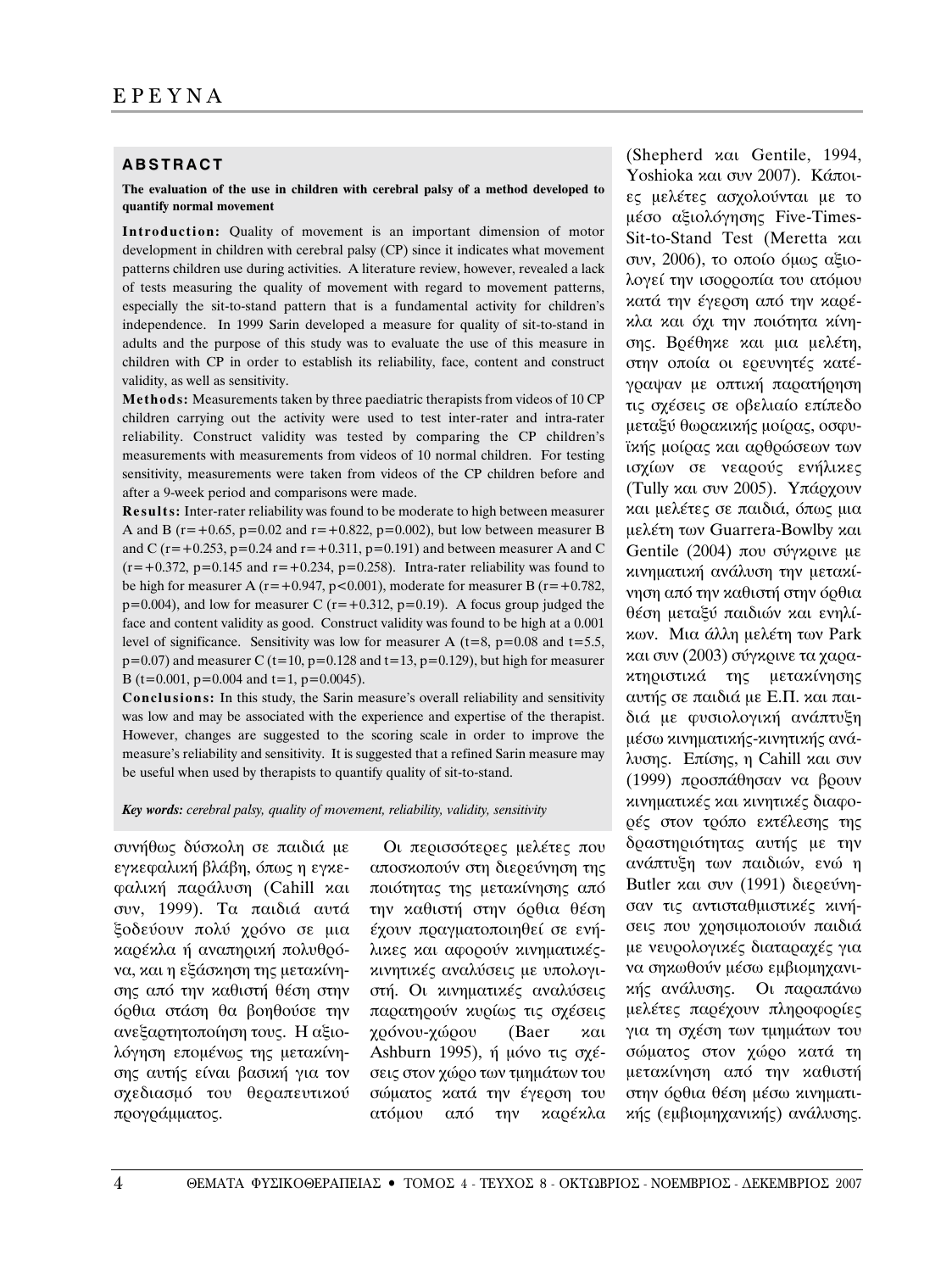|                 | <b>ΠΙΝΑΚΑΣ 1.</b> Περιγραφή της κλίμακας Sarin.                         | Η εμβιομηχανική ανάλυση όμως<br>δεν είναι προσιτή στον κάθε                                    |
|-----------------|-------------------------------------------------------------------------|------------------------------------------------------------------------------------------------|
|                 | Κίνηση τμημάτων σώματος                                                 | θεραπευτή, λόγω του μεγάλου<br>κόστους των συσκευών που απαι-                                  |
| Κεφάλι          | Από την χαλαρή καθιστή θέση το κυράλι κινείται σε ελαφρά κάμψη          | τούνται.                                                                                       |
|                 | σε σχέση με τον κορμό. Κατόπιν κινείται σε έκταση καθώς ο κορμός        | Οι φυσικοθεραπευτές συχνά<br>χρησιμοποιούν μέσα αξιολόγη-                                      |
|                 | κινείται μπρος πάνω από τη βάση στήριξης, φτάνοντας σε μέγιστο          | σης για να εκτιμήσουν την κινητι-                                                              |
|                 | βαθμό έκτασης ακριβώς πριν ο κορμός αρχίσει να εκτείνεται. Σε αυτό      | κή εικόνα των παιδιών. Μέσα,                                                                   |
|                 | το σημείο το κεφάλι αρχίζει να κινείται σε κάμψη προς τον κάθετο άξονα, | όπως το Gross Motor Function<br>Measure (Russell και συν 2002),                                |
|                 | τον οποίο φτάνει μόλις το άτομο έρθει στην όρθια στάση                  | αξιολογούν την ικανότητα πραγ-<br>ματοποίησης ή μη συγκεκριμέ-<br>νων δραστηριοτήτων, αλλά όχι |
| Ωшкή            | Καθώς ο κορμός κινείται μερος πάνω από τη βάση στήριξης η ωμική         | την ποιότητα εκτέλεσης τους.                                                                   |
| eavn.           | ζάνη, δηλ. και οι δύο ώμοι κινούνται σε ελαφρά απαγωγή, όπου            | Άλλα μέσα, όπως οι κλίμακες                                                                    |
|                 | παραμένουν ως την έναρξη της έκτασης κορμού, όπου η ωμική ζώνη          | <b>Scales</b><br>Bayley<br>of<br>Infant<br>Development (Ketelaar και συν                       |
|                 | κινείται προς τα πάνω και πίσω.                                         | 1998) και Alberta Infant Motor                                                                 |
|                 |                                                                         | Scale (Darrah xau ovv 1998),<br>περιλαμβάνουν εξέταση της ποι-                                 |
| Лакалт          | Η λεκάνη κινείται προς πρόσθια κλίση για να φέρει τον κορμό πάνω από    | ότητας της κίνησης, χωρίς ωστό-                                                                |
|                 | τη βάση στήριξης. Καθώς τα ισχία κινούνται από το μέσο προς το έξω      | σο να απαιτούν και μια ενδελεχή<br>αξιολόγησή της. Η μετακίνηση                                |
|                 | εύρος της έκτασης, η λεκάνη κινείται σε οπίσθια κλίση έως ότου έρθει σε | από την καθιστή στην όρθια θέση                                                                |
|                 | ουδέτερη θέση στην όρθια στάση.                                         | συχνά περιλαμβάνεται σε μέσα,<br>που αξιολογούν την ικανότητα                                  |
| loyiu.          | Τα ισχία κινούνται σε κάμψη από την αρχή της κίνησης. Φτάνουν σε        | για εκτέλεση ή μη δραστηριοτή-<br>των, όχι όμως και σε μέσα αξιο-                              |
|                 | μέγιστη κάμψη ακριβώς πριν το σήκωμα των γλουτών από την καρέκλα.       | λόγησης της ποιότητας της κίνη-<br>σης, όπως το Gross Motor                                    |
|                 | Αμόσως μετά τη μεταφορά του βάρους στα άκρα πόδια, τα ισχία αρχίζουν    | Performance Measure (Boyce                                                                     |
|                 | να κινούνται σε έκταση και συνεχίζουν έως την πλήρη έκταση.             | και συν 1999). Υπάρχει επομέ-<br>νως ανάγκη για ένα μέσο αξιολό-                               |
| <b>L'Ovuttu</b> | Καθώς το βάρος κινείται στα άκρα πόδια τα γόνατα αρχίζουν να            | γησης της ποιότητας της κίνησης<br>της μετακίνησης από την καθιστή                             |
|                 | κινούνται σε έκταση έως ότου πλήρη έκταση επιτευχθεί στην όρθια         | στην όρθια θέση, η οποία αποτε-                                                                |
|                 | στώση.                                                                  | λεί βασική δραστηριότητα για<br>την ανεξαρτησία του ατόμου.<br>Το 1999 η Sarin δημιούργησε     |
| Llo8/ktc        | Οι ποδοκνημικές κινούνται σε ραχιαία κάμψη καθώς το βάρος               | ένα μέσο αξιολόγησης της ποιό-                                                                 |
|                 | μεταφέρεται στα άκρα πόδια. Συνεχίζουν να κάμπτονται ραχιαία έως        | τητας κίνησης για την μετακίνηση<br>από την καθιστή θέση στην όρθια                            |
|                 | ότου το κέντρο της μάζας έρχεται σε ισορροπία πάνω από τα άκρα πόδια.   | στάση. Η περιγραφή του μέσου                                                                   |
|                 | Κατόπιν κινούνται σε πελματιαία κατεύθυνση έως στην ουδέτερη θέση       | καθώς και το φύλλο αξιολόγησης                                                                 |
|                 | στην όρθια στάση.                                                       | παρουσιάζονται στους Πίνακες<br>$1-2.$                                                         |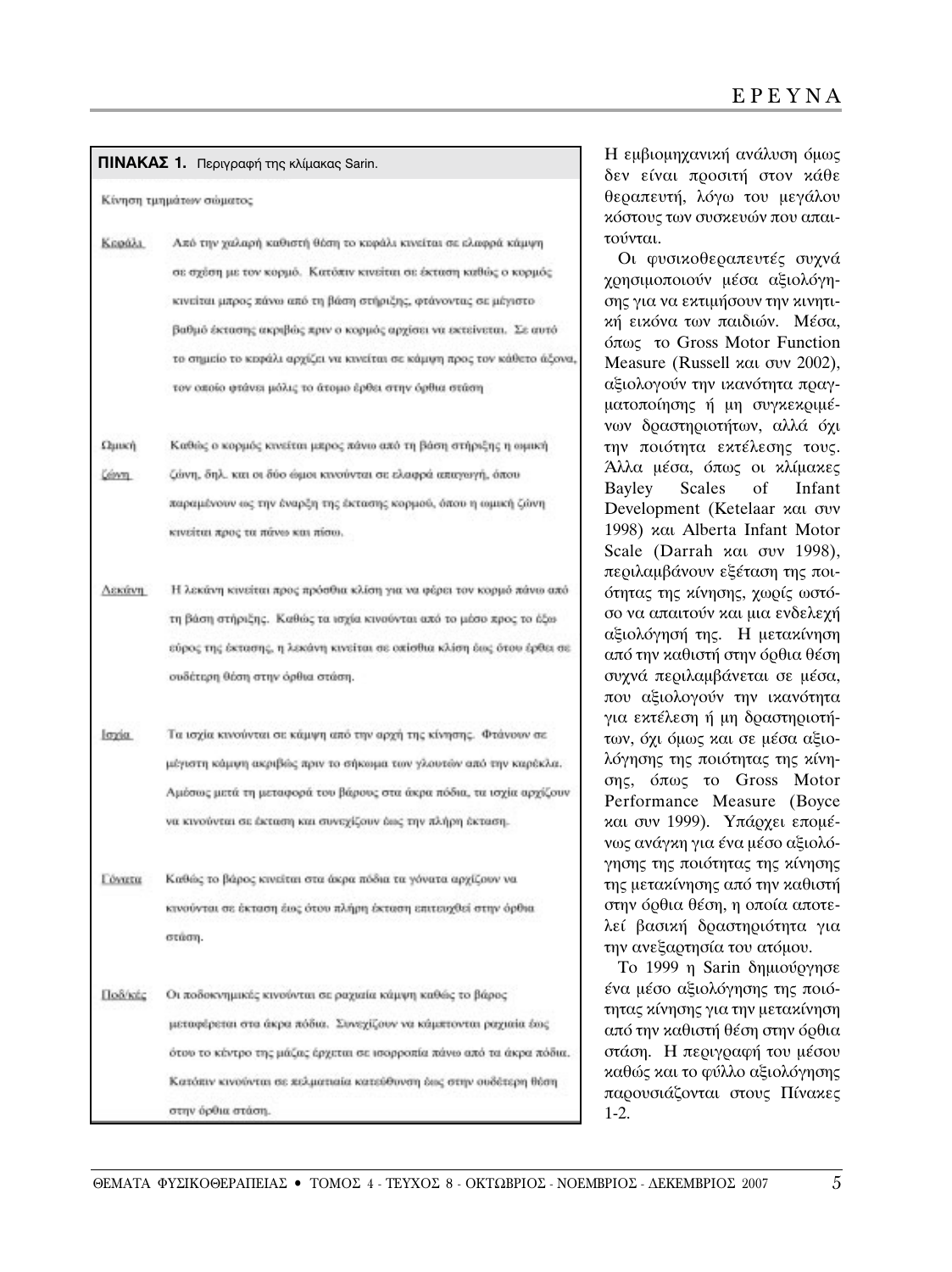| Ασθενής:<br>Φυσικοθεραπευτής:<br>Ημερομηνία αξιολόγησης:     |                     |                     |                                                  |               |                |  |  |
|--------------------------------------------------------------|---------------------|---------------------|--------------------------------------------------|---------------|----------------|--|--|
| Βαθμολογία:                                                  | /12                 |                     |                                                  |               |                |  |  |
| Ποιότητα κίνησης (1)<br>Λειτουργική ικανότητα (1)+(2)<br>/20 |                     |                     |                                                  |               |                |  |  |
|                                                              |                     |                     |                                                  | B             | B              |  |  |
|                                                              | Φάση 1              | Φάση 2              | Φάση 3                                           | $\alpha$      | $\alpha$       |  |  |
|                                                              | Αρχή έως την αρχική | Ανασήκομα γλουτόν   | Μέγιστη<br>ραχιαία                               | $\theta$<br>μ | $\theta$<br>μ  |  |  |
|                                                              | μεταφορά            | έως μέγιστη ραχιαία | κάμψη έως το τέλος                               | $\circ$       | $\mathbf{o}$   |  |  |
|                                                              | βάρους/ανασήκοιμα   | κάμψη               | της έκτασης ισχίων                               | í.            | ť              |  |  |
|                                                              | γλουτών             |                     |                                                  | $\mathbf{1}$  | $\overline{2}$ |  |  |
| Κεφάλι                                                       | Έκταση σε σχέση     | με τον κορμό        | Κάμψη προς τον<br>κάθετο άξονα                   |               | ×              |  |  |
| Ωμική<br>ζώνη                                                | Απαγωγή ώμων        |                     | Κινείται προς τα πάνω<br>και πίσω                |               | ×              |  |  |
| Λεκάνη                                                       | Πρόσθια κλίση       |                     | Οπίσθια<br>κλίση<br><b>SOIC</b><br>ουδέτερη θέση |               |                |  |  |
| Ισχία                                                        | Κάμψη               | Έκταση έως          | την όρθια στάση                                  |               |                |  |  |
| Γόνατα                                                       |                     | Έκταση              |                                                  |               |                |  |  |
|                                                              |                     |                     |                                                  |               |                |  |  |
| Ποδοκνημι-κές                                                |                     | Ραχιαία κάμψη       | Πελματιαία κάμψη έως<br>συδέτερη θέση            |               |                |  |  |
|                                                              |                     |                     | Αθροιση                                          |               |                |  |  |
| Κλίμακα βαθμών                                               |                     |                     |                                                  |               |                |  |  |

Η Sarin πραγματοποίησε επίσης μια εκτίμηση της αξιοπιστίας, εγκυρότητας και ευαισθησίας του μέσου, χρησιμοποιώντας το σε ενήλικες με νευρολογικές διαταραχές. Τα αποτελέσματα της μελέτης της έδειξαν καλή αξιοπιστία ως προς τον

χρόνο, αλλά φτωχή αξιοπιστία μεταξύ εξεταστών. Αν και η φαινομενική εγκυρότητα φάνηκε να είναι καλή, δεν βρέθηκε εγκυρότητα συγχρονικής συνάφειας (έναντι κριτηρίου δηλαδή) με το Motor Assessment Scale των Carr  $x\alpha$  ovv (1985).

Παρά την αξιοσέβαστη προσπάθεια της Sarin, το μέσο χρειάζεται περαιτέρω εκτίμηση. Ο σκοπός της παρούσας μελέτης ήταν να γίνει μια εκτίμηση του μέσου, που κατασκεύασε η Sarin, σε παιδιά με εγκεφαλική παράλυση (Ε.Π). Στόχος λοιπόν της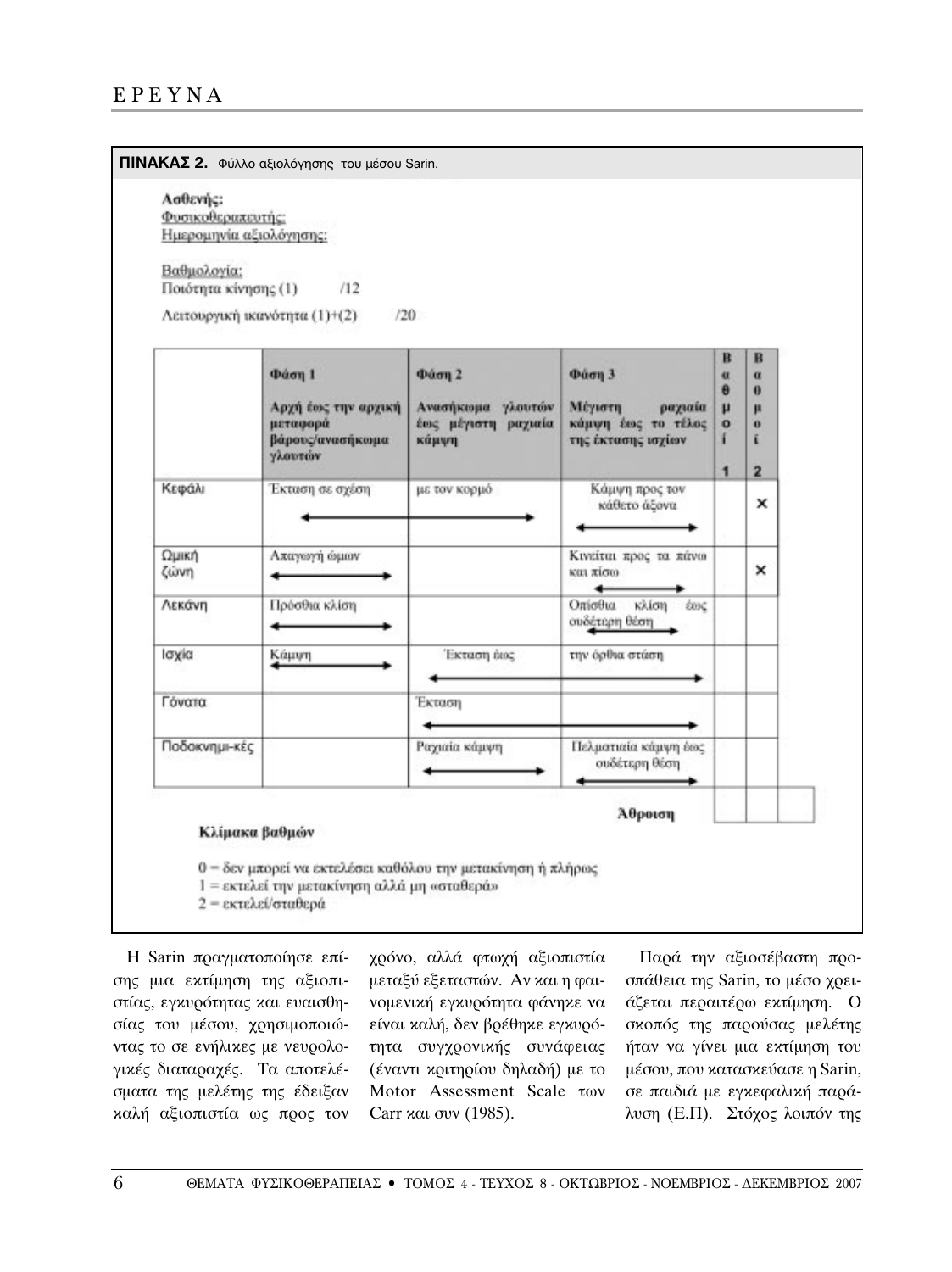μελέτης ήταν να εξεταστεί η επαναληψιμότητα (ως προς το  $\chi$ ρόνο), η αναπαραγωγιμότητα, η φαινομενική εγκυρότητα, η εγκυρότητα κατασκευής, η εγκυρότητα περιεχομένου καθώς και η εναισθησία του μέσου. Η υλοποίηση (βιντεοσκοπήσεις, μετρήσεις, ομάδα συζήτησης) της μελέτης χρειάστηκε 5 μήνες.

# ΜΕΘΟΔΟΛΟΓΙΑ

### Ερευνητικό σχέδιο

Χρησιμοποιοήθηκαν βιντεοσκοπήσεις της μετακίνησης από την καθιστή στην όρθια θέση από παιδιά με εγκεφαλική παράλυση και από παιδιά με φυσιολογική ανάπτυξη για να γίνουν οι μετρήσεις για την εκτίμηση του μέσου. Τρεις παιδιατρικές φυσικοθεραπεύτριες έκαναν τις απαιτούμενες μετρήσεις. Χρησιμοποιήθηκε σχεδιασμός συσχέτισης (correlation design) για να εξεταστεί η αξιοπιστία. Για την εγκυρότητα κατασκευής χρησιμοποιήθηκε πειραματικό σχέδιο με σύγκριση ανάμεσα σε διαφορετικά άτομα, ενώ για την ευαισθησία πειραματικό σχέδιο με σύγκριση ανάμεσα στα ίδια άτομα. Όταν τελείωσαν όλες οι μετρήσεις, έγινε μια ομάδα συζήτησης (focus group), αποτελούμενη από τις τρεις βαθμολογήτριες, την επιβλέπουσα το ερευνητικό πρόγραμμα και την ερευνήτρια. Σε αυτή την συνάντηση συζητήθηκε η φαινομενική εγκυρότητα και η εγκυρότητα περιεχομένου.

# Δείγμα

 $10 \pi$ αιδιά μεταξύ 4 και  $12 \chi$ ρόνων συμμετείχαν στη μελέτη.

9 από αυτά τα παιδιά είχαν χαρακτηριστεί διπληγίες (εγκεφαλική παράλυση). Για ένα παιδί υπήρχε διχογνωμία για το αν ήταν διπληγία ή κληρονομική σπαστική παραπληγία, η οποία έχει ομοιότητες με τη διπληγία και η διαφορική διάγνωση είναι δύσκολη. Τα 10 παιδιά βρέθηκαν από ιατρικά κέντρα και ειδικά σχολεία του Cardiff και Llandough. Σύμφωνα με τις απαιτήσεις των κριτηρίων συμμετοχής των παιδιών στη μελέτη, αυτά έπρεπε να μπορούν να σηκώνονται από την καθιστή θέση σε καρέκλα ανεξάρτητα ή με βοήθεια (με στήριξη κάπου). Από τη μελέτη εξαιρέθηκαν παιδιά με συνοδά ορθοπαιδικά ή ρευματολογικά προβλήματα που παρουσίαζαν δυσκαμψία αρθρώσεων, καθώς και παιδιά που χρειαζόντουσαν νάρθηκες για να εκτελέσουν την μετακίνηση. Μια ομάδα παιδιών με φυσιολογική ανάπτυξη (5-11 γρόνων) επίσης συμμετείχε στη μελέτη. Κανένα τους δεν παρουσίαζε μυοσκελετικά ή νευρολογικά προβλήματα.

#### Ηθικά ζητήματα

Η επιτροπή έρευνας του School of Healthcare Studies καθώς και η Bro Taf - η τοπική επιτροπή βιοηθικής - ενέκριναν την έρευνα. Ζητήθηκε γραπτή έγκριση για όλα τα παιδιά που συμμετείχαν, καθώς και από τους γονείς/ κηδεμόνες, αφού αρχικά τους δόθηκε έντυπο με πληροφορίες για την μελέτη. Καθόλη την διάρκεια της μελέτης τα παιδιά αναγνωριζόταν με νούμερο και δεν αναφερόντουσαν τα ονόματα τους.

#### **Βιντεοσκοπήσεις**

Η ερευνήτρια πραγματοποίησε όλες τις βιντεοσκοπήσεις. Σε κάθε βιντεοσκόπηση καταγράφηκαν τρεις πετυχημένες προσπάθειες για κάθε παιδί. Υπήρχε «τυποποίηση» της αρχικής θέσης των παιδιών, η οποία ήταν καθιστή σε σκαμνί που να επιτρέπει ορθή γωνία στα ισχία, γόνατα και ποδοκνημικές. Τα ισχία ήταν σε ελαφρά απαγωγή, τα γόνατα έβλεπαν μπρος. Τα παιδιά φορούσαν μόνο ένα μακό μπλουζάκι και σορτς, χωρίς παπούτσια και κάλτσες. zH θεραπεύτρια του παιδιού βρισκόταν μπρος του και έδινε οδηγίες. Επιπλέον παρείχε υποστήριξη για τα παιδιά που χρειαζόταν βοήθεια να σηκωθούν χωρίς όμως να τα τραβά. Οι οδηγίες ήταν τυποποιημένες όπως «σήκω επάνω και κοίτα εδώ» καθώς και «στάσου ακίνητος/η τώρα και το κεφάλι ψηλά». Επιτρεπόταν στα παιδιά να σηκωθούν με το δικό τους ρυθμό. Η ίδια κάμερα βιντεοσκόπησης χρησιμοποιήθηκε για όλες τις βιντεοσκοπήσεις, η οποία τοποθετήθηκε έτσι, ώστε ο φακός να είναι παράλληλος με την δεξιά πλάγια πλευρά του καθιστού παιδιού. Η απόσταση κάμερας-παιδιού ήταν 3,5μ για μικρόσωμα παιδιά και 3,8μ για μεγαλόσωμα παιδιά. Η ταχύτητα βιντεοσκόπησης ήταν κανονική. Έγιναν συνολικά τρεις βιντεοσκοπήσεις: η πρώτη περιλάμβανε μια αρχική καταγραφή της μετακίνησης από τη καθιστή στην όρθια θέση από τα παιδιά με Ε.Π., η δεύτερη περιλάμβανε την βιντεοσκόπηση των παιδιών με φυσιολογική ανάπτυξη και η τρίτη περιείχε μια δεύτερη κατα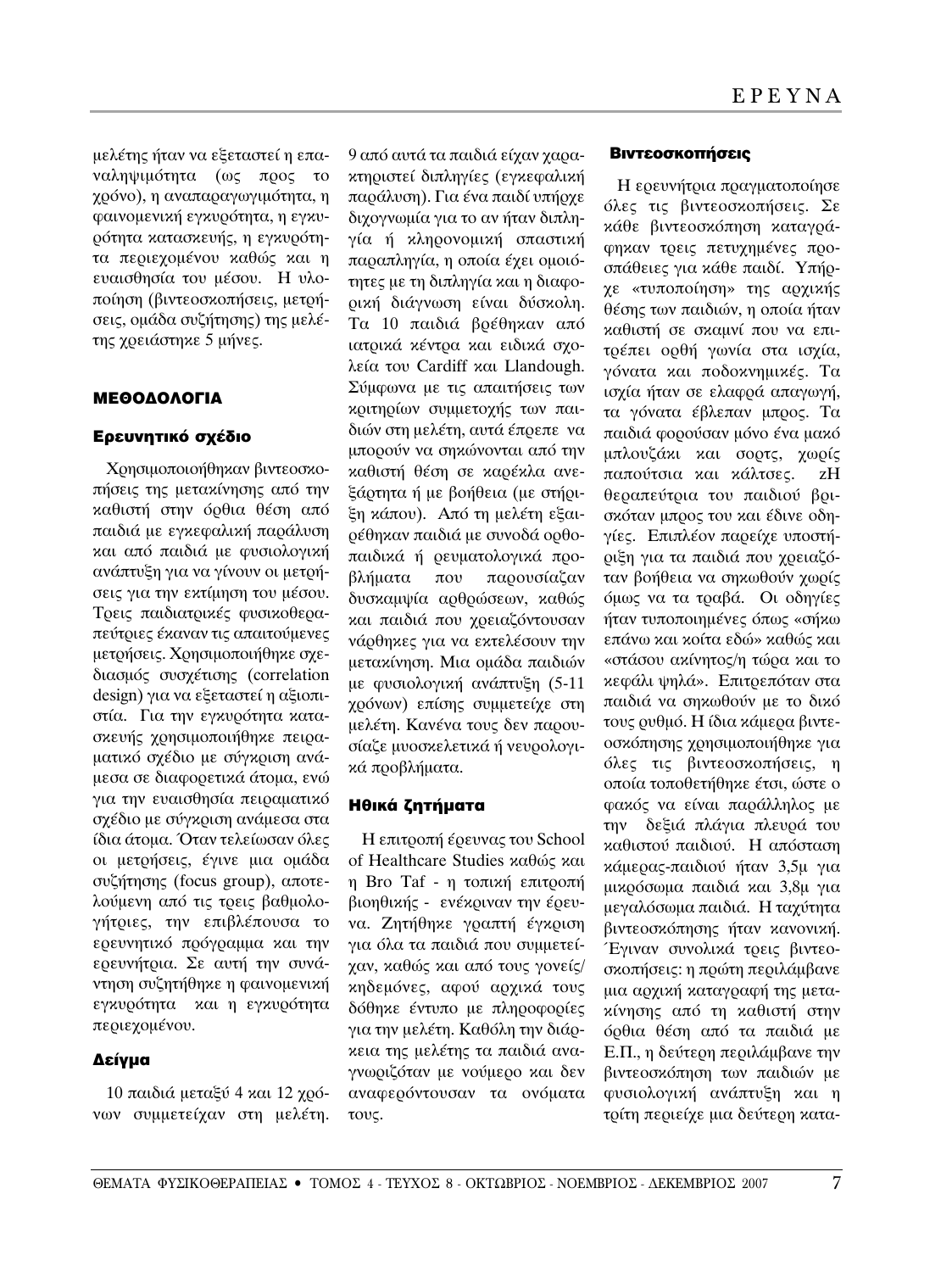γραφή των παιδιών με Ε.Π. μετά από μια περίοδο 9 εβδομάδων.

### Μετρήσεις

Zητήθηκε από κάθε μία από τις τρεις βαθμολογήτριες να πραγματοποιήσει τις παρακάτω μετρήσεις:

**Πρώτη μέτρηση** με το μέσο Sarin  $a\pi$ ό το βίντεο 1

Μέτρηση με τη δραστηριότητα 59 GMFM από το βίντεο 1

 $\Delta$ *εύτερη μέτρηση με το μέσο Sarin από το βίντεο 1* 

Μέτρηση με το μέσο Sarin από το βίντεο 2

Mέτρηση με το μέσο Sarin από το  $\beta$ ίντεο 3 *(τρίτη μέτρηση)* 

Δεύτερη μέτρηση με τη δραστηριότητα 59 GMFM από το βίντεο 3.

# **Εκτίμηση του μέσου Sarin**

Η αξιοπιστία μεταξύ εξεταστών (αναπαραγωγιμότητα) (interrater reliability) δείχνει τον βαθμό στον οποίο διαφορετικοί εξεταστές μπορούν να πραγματοποιήσουν παρόμοιες μετρήσεις (Rothstein  $x\alpha$  over 1991). Equve επομένως σύγκριση μεταξύ των δεδομένων των μετρήσεων των διαφορετικών βαθμολογητών για να βρεθούν ομοιότητες. Η επαvαληψιμότητα (intra-rater reliability) αναφέρεται στον βαθμό, που ένας εξεταστής μπορεί να επαναλάβει τις ίδιες βαθμολογίες σε διαφορετικές μετρήσεις χρησιμοποιώντας το ίδιο μέσο και τα ίδια άτομα (Rosenbaum 1990, Rothstein και συν 1991). Έτσι, έγινε σύγκριση για ομοιότητες μεταξύ των δεδομένων της πρώτης και δεύτερης μέτρησης του βίντεο 1 για κάθε εξεταστή. Η διάρκεια μεταξύ

πρώτης και δεύτερης μέτρησης ήταν περίπου  $26.40$  ώρες.

Η εγκυρότητα κατασκευής – ή εννοιολογικής δομής – (construct validity) δείχνει αν οι «έννοιες» που χρησιμοποιούνται μετρούν αυτό που υποστηρίζουν ότι μετρούν (American Physical Therapy Association 2001, Davies, 2000). Гια την εγκυρότητα κατασκευής έγινε σύγκριση των μετρήσεων των παιδιών με Ε.Π. και των παιδιών με φυσιολογική ανάπτυξη προκειμένου να βρεθούν διαφορές. Σύμφωνα με τους Streiner και Norman (1995),  $\alpha\theta$ ώς και George (2000), οι δύο ομάδες αναμένεται να έχουν διαφορές στη μεταβλητή που μετριέται από το μέσο αξιολόγησης για να διαθέτει το μέσο εγκυρότητα κατασκευής.

H ευαισθησία δείχνει κατά πόσο ένα μέσο μπορεί να ανιχνεύει σημαντικές κλινικά αλλαγές (Davies 2000), δηλαδή θα πρέπει να απαντά σε πραγματικές αλλαγές και να παραμένει σταθερό σε απουσία αλλαγών (Rosenbaum  $x\alpha$ ,  $\sigma$ vv, 1990). Έτσι για την ευαισθησία (sensitivity) έγινε σύγκριση μεταξύ των δεδομένων της πρώτης και τρίτης μέτρησης καθώς και της δεύτερης και τρίτης μέτρησης με το μέσο Sarin. Μια περίοδος 9 εβδομάδων παρεμβλήθηκε μεταξύ της τρίτης μέτρησης και των δύο προηγούμενων. Το μέσο θα ήταν αρχετά ευαίσθητο αν ανίγνευε διαφορές μεταξύ των μετρήσεων λόγω της παρεμβαλλόμενης θεραπείας σε αυτό το χρονικό διάστημα. Σύγκριση των μετρήσεων του μέσου Sarin έγινε και με τις μετρήσεις της δραστηριότητας 59 του GMFM.

Η φαινομενική εγκυρότητα (face validity) δείχνει αν ένα μέσο αξιολόγησης φαίνεται να αντιπροσωπεύει αυτό που υποστηρίζει ότι μετρά (American Physical Therapy Association, 2001). Η εγκυρότητα περιεχομέvov (content validity) εκτιμά κατά πόσο καλά το περιεχόμενο του μέσου αξιολόγησης καλύπτει όλες τις απαραίτητες περιοχές της μεταβλητής που έγει οριστεί (Davies, 2000). Σε αυτή τη μελέτη η εγκυρότητα κρίθηκε από μια ομάδα 5 φυσικοθεραπευτών. Όταν η ομάδα αποτελείται από 5 ή λιγότερα μέλη, απαιτείται συμφωνία από όλα τα μέλη για να θεωρείται καλή η εγκυρότητα του μέσου (Lynn, 1999). Επομένως, χρειάζονταν συμφωνία από όλες θεραπεύτριες για να θεωρηθεί η εγκυρότητα του μέσου Sarin ικανοποιητική. Σε κάθε μέλος της ομάδας δόθηκαν πληροφορίες σχετικά με το περιεχόμενο του μέσου καθώς και ερωτήσεις. Οι ερωτήσεις ήταν από τους Bowling (1997)  $\kappa$  Crombie  $\kappa$  at Davies (1996) και παρατίθενται μαζί με τις απαντήσεις στα αποτελέσμα- $\tau\alpha$ .

Η στατιστική ανάλυση δεδομένων έγινε με το Spearman test για την αξιοπιστία, με το Mann-Whitney U test για την εγκυρότητα κατασκευής και με το Wilcoxon test για την ευαισθησία.

#### AΠΟΤΕΛΕΣΜΑΤΑ

Eλήφθησαν πλήρη δεδομένα από όλα τα παιδιά. Ως επίπεδο  $\pi\theta\alpha\gamma\delta\eta\tau\alpha\zeta$  καθορίστηκε το 0,05 ή λιγότερο ως οριακό σημείο για υπόθεση μιας κατεύθυνσης (onetailed hypothesis), προκειμένου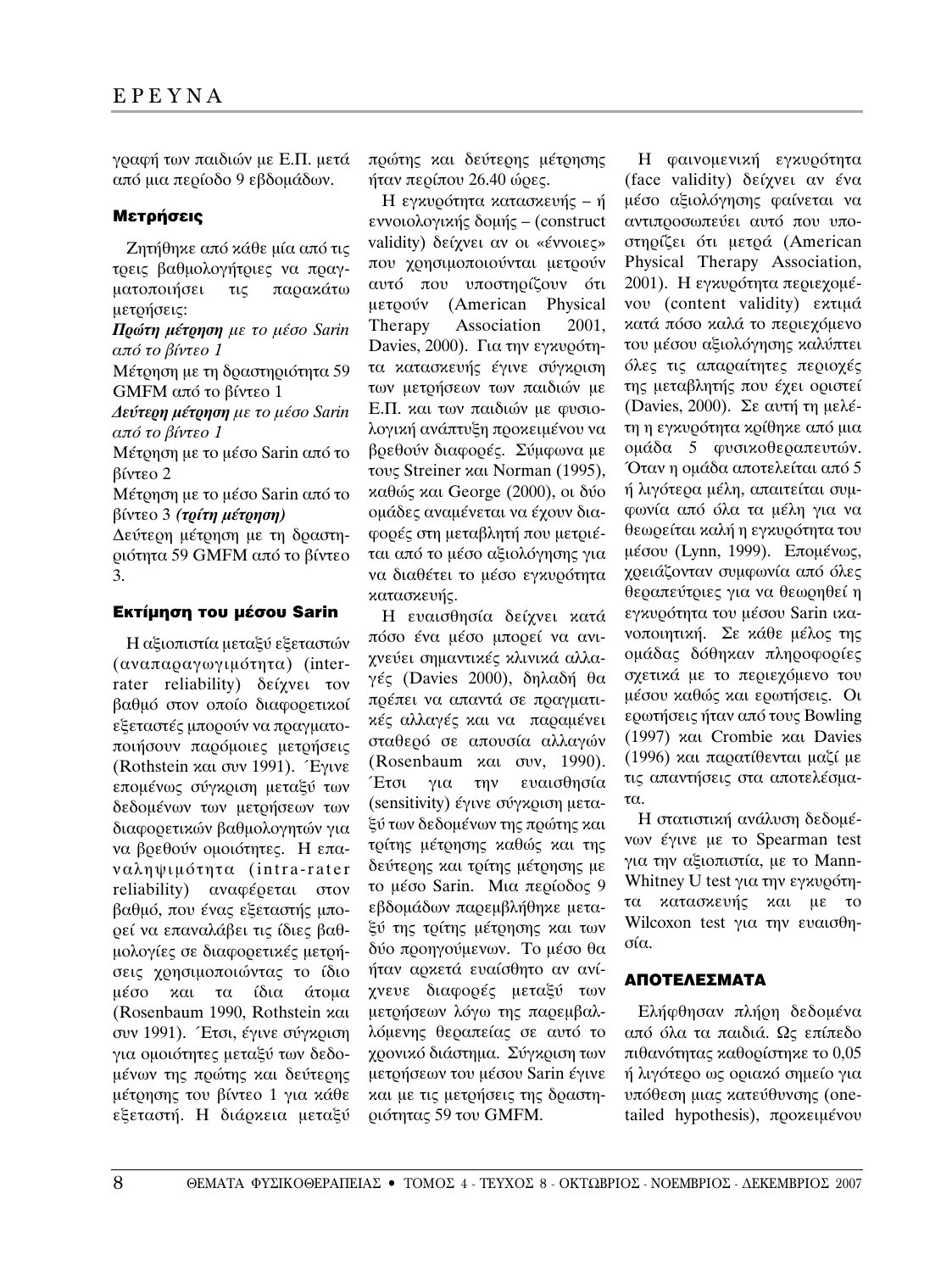να θεωρηθούν τα αποτελέσματα σημαντικά.

#### Αξιοπιστία μεταξύ Βαθμολογητών (Αναπαραγωγιμότητα)

Στα Διαγράμματα 1-3 παρουσιάζονται τα αποτελέσματα της συσχέτισης των πρώτων μετρήσεων των βαθμολογητών, ενώ στα Διαγράμματα 4-6 τα αποτελέσματα της συσχέτισης των δεύτερων μετρήσεων των βαθμολογητών.

Από τα διαγράμματα της συσχέτισης των βαθμολογητών Α και Β φαίνεται ότι οι κουκίδες είναι σκορπισμένες γύρω από μια γραμμή που περνά από το 0 και για τις δύο μετρήσεις, γεγονός που δείχνει θετική συσχέτιση μεταξύ των μεταβλητών (όσο ψηλότεροι οι βαθμοί του βαθμολογητή Α, τόσο ψηλότεροι οι βαθμοί του βαθμολογητή Β). Από την ανάλυση των δεδομένων βρέθηκε συντελεστής συσχέτισης  $r=+0.65$  και τα αποτελέσματα σημαντικά σε επίπεδο 0,02 για την πρώτη μέτρηση, ενώ  $r=+0,822$ και τα αποτελέσματα σημαντικά σε επίπεδο 0,002 για τη δεύτερη μέτρηση. Από το πρότυπο των κουκίδων στα διαγράμματα της

συσχέτισης των βαθμολογητών Β και Γ καθώς και Α και Γ φαίνεται ότι υπάρχει πολύ μικρή συσχέτιση. Η στατιστική ανάλυση επίσης έδειξε πολύ μικρή συσχέτιση μεταξύ των βαθμολογητών Β και  $\Gamma$  (r = +0,253, p=0,24) καθώς και μεταξύ των βαθμολογητών Α  $\alpha$ αι Γ (r = +0,372, p=0,145) για την πρώτη μέτρηση, και (r  $=+0.311$ ,  $p=0.191$ )  $\kappa \alpha \iota$  (r  $=+0,234, p=0,258$ ) αντίστοιχα για τη δεύτερη μέτρηση. Σε γενικές γραμμές η αξιοπιστία μεταξύ των βαθμολογητών βρέθηκε να είναι χαμηλή.

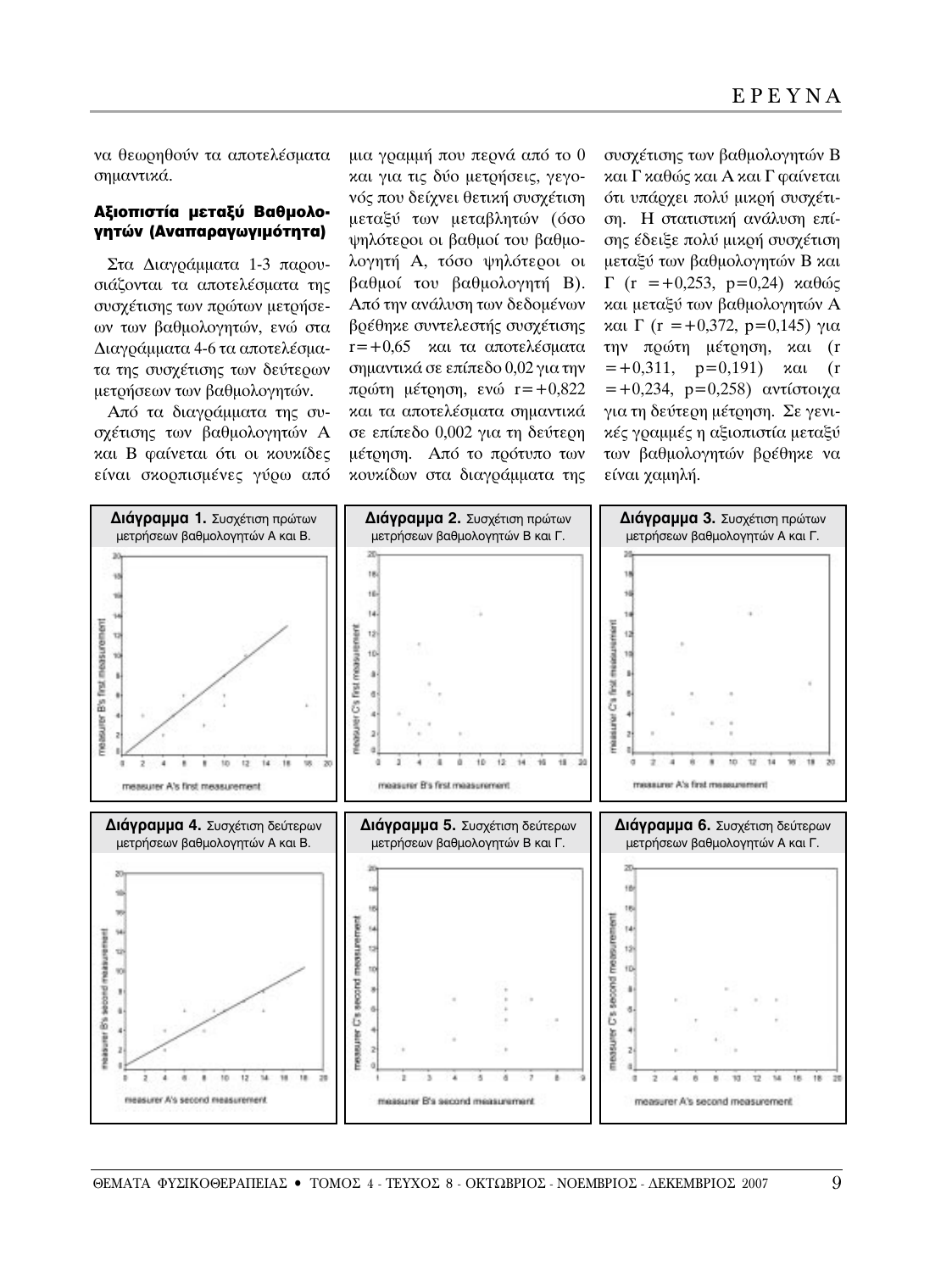





### Επαναληψιμότητα

Τα Διαγράμματα 7-9 παρουσιάζουν τη συσχέτιση μεταξύ πρώτης και δεύτερης μέτρησης για κάθε βαθμολογητή.

Για τον βαθμολογητή Α οι κουκίδες τείνουν να βρίσκονται γύρω από μια ευθεία γραμμή που περνά από το 0 και σχηματίζει γωνία 45 μοιρών, που σημαίνει μεγάλη θετική συσχέτιση μεταξύ των αποτελεσμάτων. Στατιστική ανάλυση έδειξε  $r=+0.947$  και η συσχέτιση βρέθηκε σημαντική για επίπεδο σημαντικότητας λιγότερο του 0,001. Το διάγραμμα για τον βαθμολογητή Β έδειξε επίσης μεγάλη συσχέτιση μεταξύ των αποτελεσμάτων της πρώτης και δεύτερης μέτρησης. Ο υπολογισμός των αποτελεσμάτων έδει $ξε$  r=+0,782 σε 0,004 επίπεδο σημαντικότητας. Όσον αφορά τον βαθμολογητή Γ στο διάγραμμα παρατηρείται μικρή συσχέτιση, η οποία συμπεραίνεται και από τον συντελεστή συσχέτισης  $r=+0.312$  σε 0.19 επίπεδο σημαντικότητας.

# Εγκυρότητα κατασκευής

Η ανάλυση των δεδομένων με το Mann-Whitney U test έδωσε τις τιμές του Πίνακα 3.

Τα αποτελέσματα και των τριών βαθμολογητών βρέθηκαν σημαντικά σε επίπεδο 0,001 για υπόθεση μιας κατεύθυνσης. Το μέσο ανίχνευσε επομένως σημαντική διαφορά μεταξύ των δύο ομάδων που δείχνει υψηλή εγκυοότητα κατασκευής.

# Ευαισθησία του μέσου

Τα αποτελέσματα της ανάλυσης δεδομένων της πρώτης και τρίτης μέτρησης για τον βαθμολογητή Α δεν ήταν σημαντικά  $(t=8, p=0.08)$ . Το ίδιο ισχύει και για τον βαθμολογητή Γ (t=10,  $p=0,128$ ). Η ανάλυση δεδομένων για τον βαθμολογητή Β  $εδωσε$  t=0,001 και τα αποτελέσματα βρέθηκαν σημαντικά σε επίπεδο 0,004. Η ανάλυση δεδομένων της δεύτερης και τρίτης μέτρησης για τον βαθμολογητή Α έδωσε μη σημαντικά αποτελέοματα (t=5,5 p=0,07). Τα αποτελέσματα του βαθμολογητή Γ ήταν επίσης μη σημαντικά  $(t=13,$ p=0,129). Όταν τα δεδομένα του βαθμολογητή Β αναλύθηκαν  $\beta$ ρέθηκε t=1 και τα αποτελέσματα θεωρήθηκαν σημαντικά σε  $επ$ ίπεδο 0.0045.

Τα παιδιά μετρήθηκαν επίσης με τη δραστηριότητα 59 του GMFM πριν και μετά από μια περίοδο 9 εβδομάδων. Από την παρατήρηση των βαθμολογιών φάνηκε ότι το μέσο Sarin έχει μια πιο ευρεία κλίμακα βαθμολόγησης, που το καθιστά πιο ευαίσθητο από το GMFM. Τα αποτελέ-

**ΠΙΝΑΚΑΣ 2.** Oι μέσοι (means) των βαθμολογιών της πρώτης μέτρησης των παιδιών με Ε.Π. και των παιδιών με φυσιολογική ανάπτυξη και επίπεδο σημαντικότητας με το Mann-Whitney U test.

| Βαθμολογητές | 1" μέτρηση παιδιών με<br>Е.П. | Μέτρηση παιδιών με<br>φυσιολογική<br>ανάπτυξη | Επίπεδο σημαντικότητας<br>με το Mann-Whitney U<br>test |
|--------------|-------------------------------|-----------------------------------------------|--------------------------------------------------------|
|              | 8.5                           | 19.6                                          | 0.001                                                  |
| B            | 5.3                           | 15.                                           | 0,001                                                  |
|              |                               | 16.6                                          | 0.001                                                  |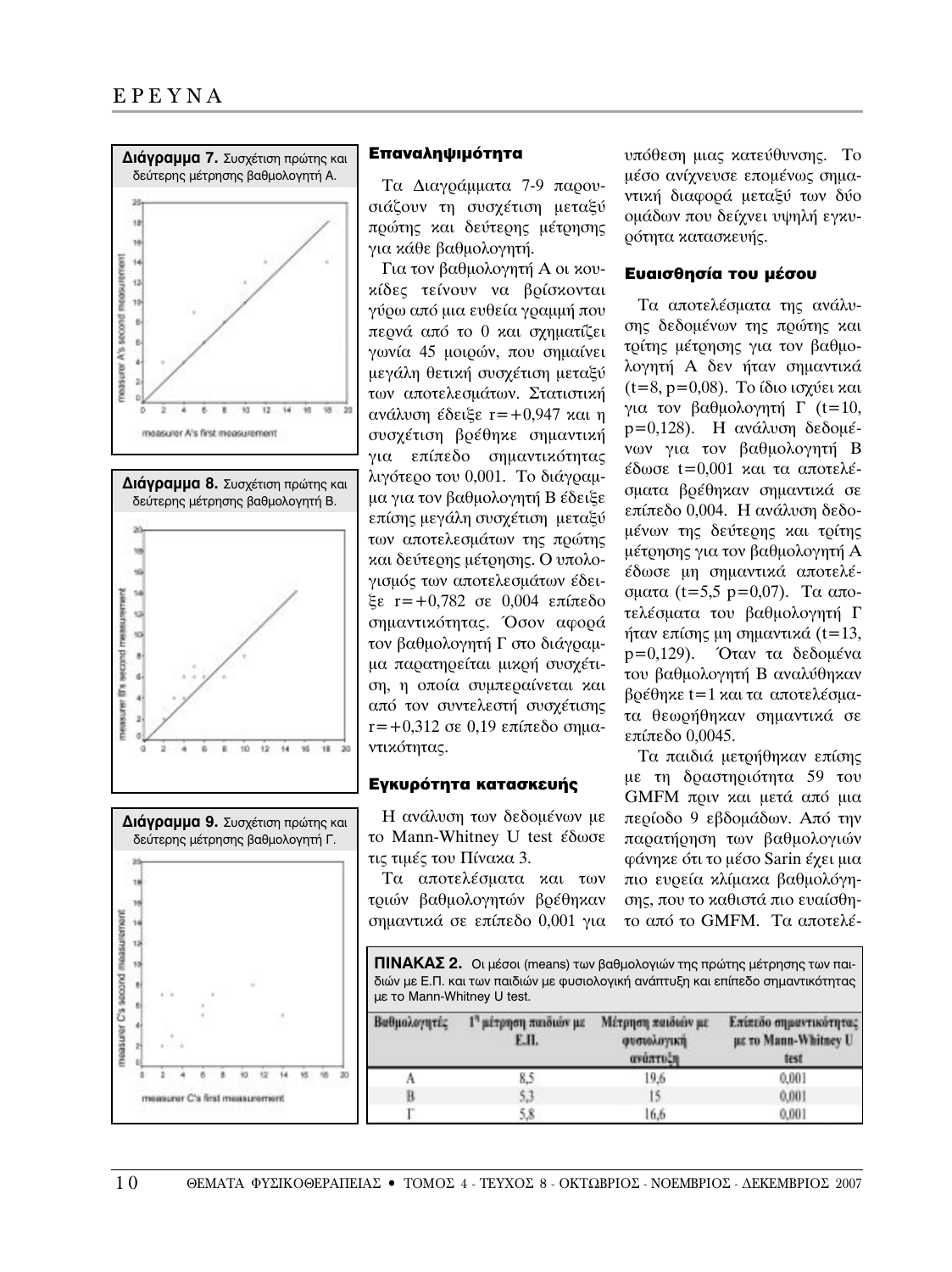σματα από το GMFM δεν αναλύθηκαν στατιστικά καθώς το μέσο δεν αξιολογεί ποιότητα κίνησης και ήταν ακατάλληλο για σύγκριση με το μέσο Sarin.

# Απολογισμός ομάδας συζήτησης (focus group)

Η συζήτηση της ομάδας καταγράφηκε σε κασέτα. Στις ερωτήσεις που τους δόθηκαν δίνεται η κοινή απάντηση:

#### Φαινομενική Εγκυρότητα

**•** *Τα «συστατικά μέρη» (items) ÙÔ˘ ̤ÛÔ˘ Ê·›ÓÂÙ·È Ó· ÌÂÙÚÔ‡Ó* την ποιότητα της μετακίνησης *από την καθιστή στην όρθια*;  $-N\alpha$ 

**•** Πιστεύετε ότι η βαθμολογία εί*ναι αντιπροσωπευτική της πραγ-* $\mu$ ατικής εικόνας του ασθενή;  $-\Delta$ εν είναι αντιπροσωπευτική της πραγματικής εικόνας των παιδιών κατά την μετακίνηση.

**•** Πώς μπορεί το μέσο να δώσει  $\pi$ αραπλανητικές απαντήσεις;

— Κατά δύο τρόπους: Πρώτον, η εικόνα ενός παιδιού μπορεί να είναι καλύτερη από ότι το μέσο απεικονίζει, γιατί ο βαθμός 1 αποδίδεται μόνο όταν παρατηρείται ολόκληρο το πρότυπο της μεταχίνησης και όχι τμήμα του. Δεύτερον, μπορεί η βαθμολογία του μέσου να δείχνει καλύτερη εικόνα από την πραγματική εικόνα, επειδή η κλίμακα βαθμολογίας δεν απεικονίζει το βαθμό βοήθειας που το παιδί λαμβάνει για να σηκωθεί. Θα πρέπει συνεπώς να συμπεριληφθούν ξεχωριστοί βαθμοί για τον βαθμό βοήθειας που παρέχεται καθώς και την χρήση ορθώσεων.

# Εγκυρότητα περιεχομένου

<sup>●</sup> *Tα «πρότυπα» των τμημάτων* του σώματος καλύπτουν όλες τις *παραμέτρους της μετακίνησης από την καθιστή στην όρθια θέση;*  $-N\alpha$ ι, και θα γινόταν πολύ μακροσκελής με κάτι ακόμη.

**•** Πιστεύετε ότι κάθε «συστατικό  $\mu$ έρος» της κλίμακας είναι κατάλ*ληλο για μέτρηση της ποιότητας της μετακίνησης από την καθιστή στην όρθια*;

 $-N\alpha$ 

**•** Βρίσκετε το βάρος που δίνεται *Û οı «Û˘ÛÙ·ÙÈÎfi ̤ÚÔ˜»* κατάλληλο;

 $-N\alpha$ 

### Eυαισθησία

**•** Πιστεύετε ότι η κλίμακα βαθ- $\mu$ ολόγησης περιλαμβάνει αρκετές *επιλογές απάντησης προκειμένου να ανιχνεύει μικρές αλλαγές στην αξιολόγηση της μετακίνησης από την καθιστή στην όρθια;* 

— Όχι, γιατί υπήρξε μεγάλη ποικιλία σε παιδιά που έλαβαν τους ίδιους ή παρόμοιους βαθμούς. Η κλίμακα βαθμών θα έπρεπε επομένως να διασπαστεί σε 4-5 βαθμούς (ειδικά ο βαθμός 1) για να μπορεί να ανιχνεύει μικρές διαφορές στην εικόνα του παιδιού. Να δοθούν ξεχωριστοί βαθμοί για την επίτευξη φάσεων της μετακίνησης, κυρίως για το κεφάλι, λεκάνη, ισχία και πόδια.

#### Γενικές ερωτήσεις

**•** Πιστεύετε ότι δόθηκαν αρκετές/σωστές οδηγίες για να χρησιμοποιηθεί το μέσο;

 $-$ Οι οδηγίες ήταν αρκετά καλές εκτός από τις οδηγίες για την βαθμολόγηση, οι οποίες δεν ήταν αρκετά σαφείς. Δεν αποσαφηνιζόταν το μέγεθος του εύρος τρογιάς της κίνησης, ώστε αυτό να θεωρηθεί φυσιολογικό. Έπρεπε να αποφασίσουμε μόνοι μας πόση κίνηση θεωρείται «πλήρης επίτευξη» και πόση όχι.

**•** Ποια εξήγηση της κλίμακας χρησιμοποιήσατε;

— Την εξήγηση με τα τμήματα τους σώματος, δεν θυμόμαστε να μας έχει δοθεί η εξήγηση με τις φάσεις της μεταχίνησης. Ωστόσο, νιώθουμε ότι πήραμε τις απαραίτητες πληροφορίες για την χρησιμοποίηση του μέσου με την κλίμακα αυτή.

• *Τι είδους προβλήματα συναντήσατε*;

— Δυσκολευτήκαμε αρχικά να καταλάβουμε τι ακριβώς ήθελε το μέσο, αλλά όταν το συνηθίσαμε όλα ήταν εντάξει.

● Αν κάποιος ήθελε να προσθέσει κάποιες άλλες δραστηριότητες στο μέσο Sarin, ποιες δραστηριότητες πιστεύετε θα ήταν οι πιο *απαραίτητες για να δοθεί μια* γενική εικόνα της ποιότητα κίνη- $\sigma$ ης του παιδιού;

— Ρολλάρισμα, μετακίνηση από την ύπτια στην καθιστή θέση, μετακίνηση από το πάτωμα στην όρθια στάση, βάδιση και άπλωμα γεριού για σύλληψη αντικειμέvov.

# ΣΥΖΗΤΗΣΗ

Η αξιοπιστία μεταξύ εξεταστών (αναπαραγωγιμότητα) βρέθηκε πολύ χαμηλή, όταν το μέσο Sarin χρησιμοποιήθηκε σε παιδιά με εγκεφαλική παράλυση για να αξιολογήσει τη μετάβαση από την καθιστή στην όρθια θέση. Παράγοντες, όπως η προσωπική αντίληψη του κάθε εξεταστή για το πώς χρησιμοποιείται το μέσο,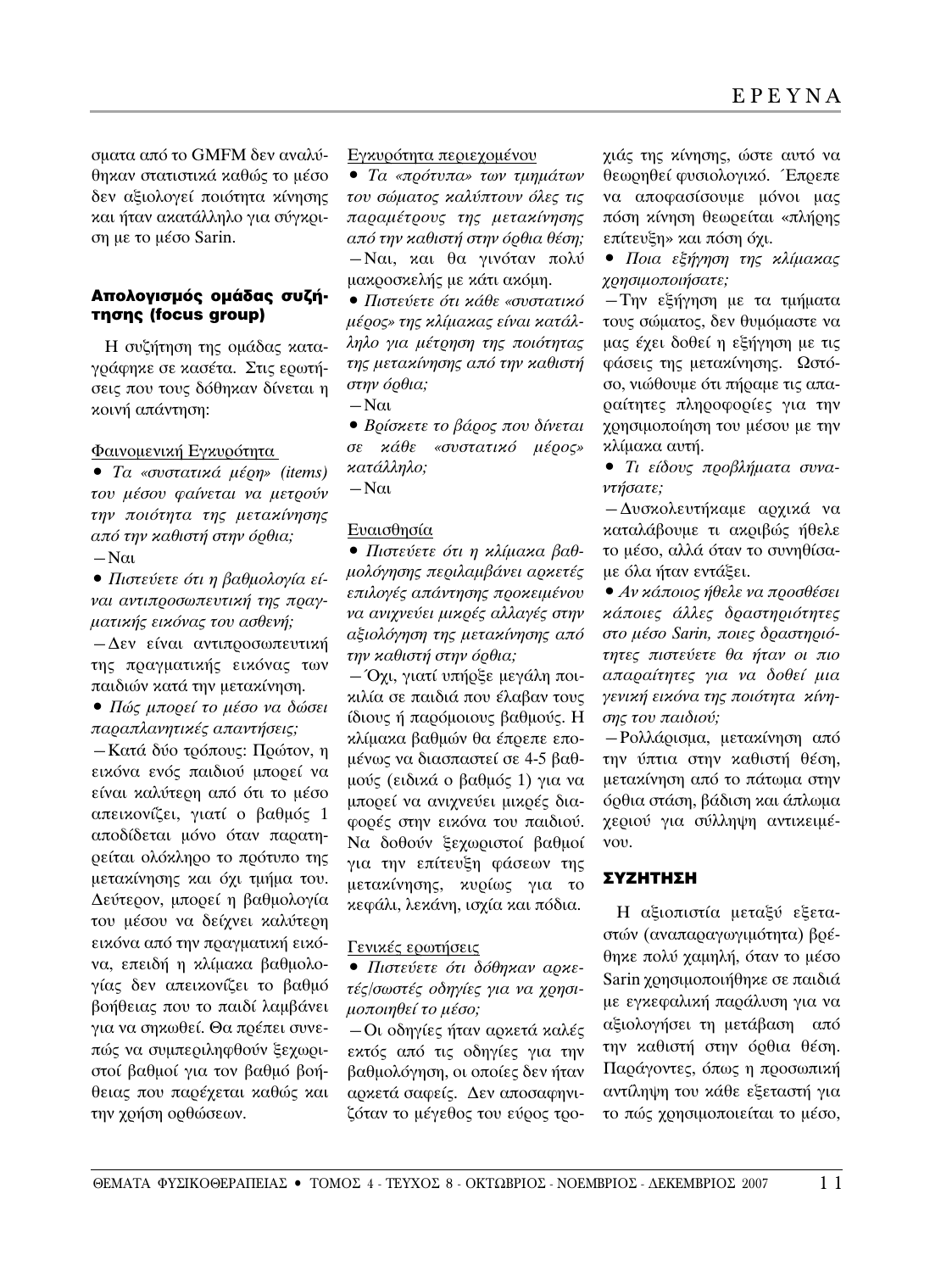και ειδικά πόση φυσιολογική κίνηση χρειάζεται, ίσως να επηρέασαν τα αποτελέσματα. Η επαναληψιμότητα βρέθηκε μέτρια και έτσι η γενική αξιοπιστία του μέσου θεωρείται μικρή. Σύμφωνα με τους George και συν (2000),  $\alpha \theta$ ώς και Williams και Naylor (1992), η εγκυρότητα ενός μέσου αποδεικνύεται καλύτερα όταν γίνεται σύγκριση με ένα αντικειμενικά έγκυρο μέσο. Για το μέσο Sarin όμως δεν υπήρχε κατάλληλο μέσο σύγκρισης αφού η βιβλιογραφική ανασκόπηση έδειξε ότι δεν υπάρχει μέσο που να αξιολογεί την ποιότητα της μετακίνησης από την καθιστή στην όρθια θέση. Κατά την απουσία λοιπόν ενός μέσου, που να μπορεί να χρησιμοποιηθεί ως κριτήριο, έμμεση απόδειξη δύναται να προκύψει από την εξέταση της εγκυρότητας κατασκευής (Williams  $χαι$  Naylor, 1992). Η εγκυρότητα κατασκευής βρέθηκε υψηλή, μιας και το μέσο Sarin διαχώρισε ικανοποιητικά την ομάδα παιδιών με Ε.Π. από την ομάδα παιδιών με φυσιολογική ανάπτυξη. Όσον αφορά στη φαινομενική εγκυρότητα και την εγκυρότητα περιεχομένου, η ομάδα συζήτησης (focus group) συμπέρανε ότι το μέσο έχει καλή εγκυρότητα. Παρόλα αυτά, συστήθηκαν αλλαγές στο μέσο. Το μέσο Sarin έδειξε μικρή ευαισθησία στην ανίχνευση αλλαγών. O Gyatt  $x\alpha$ u ovv (1992)  $x\alpha$ u o Rothstein (2003) αναφέρουν ότι οι αλλαγές μπορεί περιστασιακά να αποκρύπτονται από εξωγενείς παράγοντες. Αυτοί οι παράγο-

ντες στη παρούσα μελέτη θα μπορούσαν να είναι διαφορές στο περιβάλλον (π.χ. φωτισμός). Υπάρχει όμως περίπτωση να μην υπήρξαν πραγματικές αλλαγές μιας και τα περισσότερα παιδιά δεν έλαβαν τακτική θεραπεία στο διάστημα που μεσολάβησε μεταξύ των μετρήσεων. Ωστόσο, το μέσο Sarin βρέθηκε πιο ευαίσθητο από το GMFM, το οποίο ούτως ή άλλως δεν αξιολογεί ποιότητα κίνησης. Σε γενικές γραμμές, τα αποτελέσματα του βαθμολογητή Γ ήταν πολύ διαφορετικά από τα αποτελέσματα των άλλων δύο βαθμολογητών. Η αξιολόγηση της ποιότητας της κίνησης προϋποθέτει αναγνώριση και καταγραφή της μη φυσιολογικής κίνησης, ενώ η «φυσιολογική» κίνηση χρησιμοποιείται ως σημείο αναφοράς (Boyce και συν 1991, Campbell 1987). Η αξιολόγηση όμως της «φυσιολογικής» κίνησης είναι πολύπλοκο θέμα. Για αυτό, πριν την αξιολόγηση οι βαθμολογητές θα έπρεπε ίσως να είχαν λάβει περισσότερη εκπαίδευση για την εφαρμογή του μέσου Sarin.

Από τα αποτελέσματα φαίνεται ότι οι βαθμοί που δόθηκαν για το κεφάλι και την ωμική ζώνη ήταν στα περισσότερα παιδιά υψηλότεροι από τους βαθμούς που δόθηκαν για την λεκάνη, τα ισχία, τα γόνατα και τις ποδοκνημικές. Η απόδοση χαμηλότερων βαθμών στις αρθρώσεις των κάτω άκρων δείχνει ότι το μέσο ανίχνευσε αποτελεσματικά τη χειρότερη ποιότητα κίνησης στα κάτω άκρα που παρατηρείται σε

διπληγίες. Από τις βαθμολογίες των παιδιών φαίνεται επίσης ότι τα δύο πιο ανεξάρτητα παιδιά ελαβαν τις υψηλότερες βαθμολογίες. Από τη άλλη πλευρά όμως, κάποια από τα παιδιά που χρειάστηκαν βοήθεια να σηκωθούν ελαβαν βαθμολογία αρκετά πιο ψηλή από τις βαθμολογίες παιδιών που ήταν πιο ανεξάρτητα. Αυτό μπορεί να οφείλεται στο ότι τα παιδιά που σηκώθηκαν χωρίς βοήθεια κατέλαβαν μεγαλύτερη προσπάθεια, γεγονός που αύξησε τον μυϊκό τους τόνο και είχε ως αποτέλεσμα κακή ποιότητα κίνησης κατά τη μετακίνηση. Eπομένως, η βαθμολόγηση για τη βοήθεια, που λαμβάνει το άτομο προκειμένου να σηκωθεί, θα πρέπει να συμπεριληφθεί. Ένα άλλο σημείο, που επίσης χρειάζεται προσοχή, είναι το γεγονός ότι οι βαθμολογήτριες δεν κατάλαβαν τι ακριβώς εννοούσε ο όρος «σταθερά». Αυτές θεώρησαν ότι σημαίνει πλήρες εύρος, ενώ η Sarin εννοούσε εκτέλεση πλήρους μεταχίνησης σε χάθε προσπάθεια χωρίς να αναφέρει τι γίνεται με το εύρος. Επομένως, απαιτείται αποσαφήνιση του τι ακοιβώς σημαίνει ο όρος αυτός.

Τα αποτελέσματα της μελέτης αυτής, όσον αφορά στην αξιοπιστία μεταξύ εξεταστών (αναπαραγωγιμότητα), συμφωνούν με τα αποτελέσματα της μελέτης της Sarin, ενώ για την επαναληψιμότητα, καθώς και την ευαισθησία, είναι διαφορετικά, καθώς η Sarin τις βρήκε υψηλές. Υπήρξαν διαφορές όμως στη μελέτη της Sarin, όπου συμμετείχαν 8 άτομα με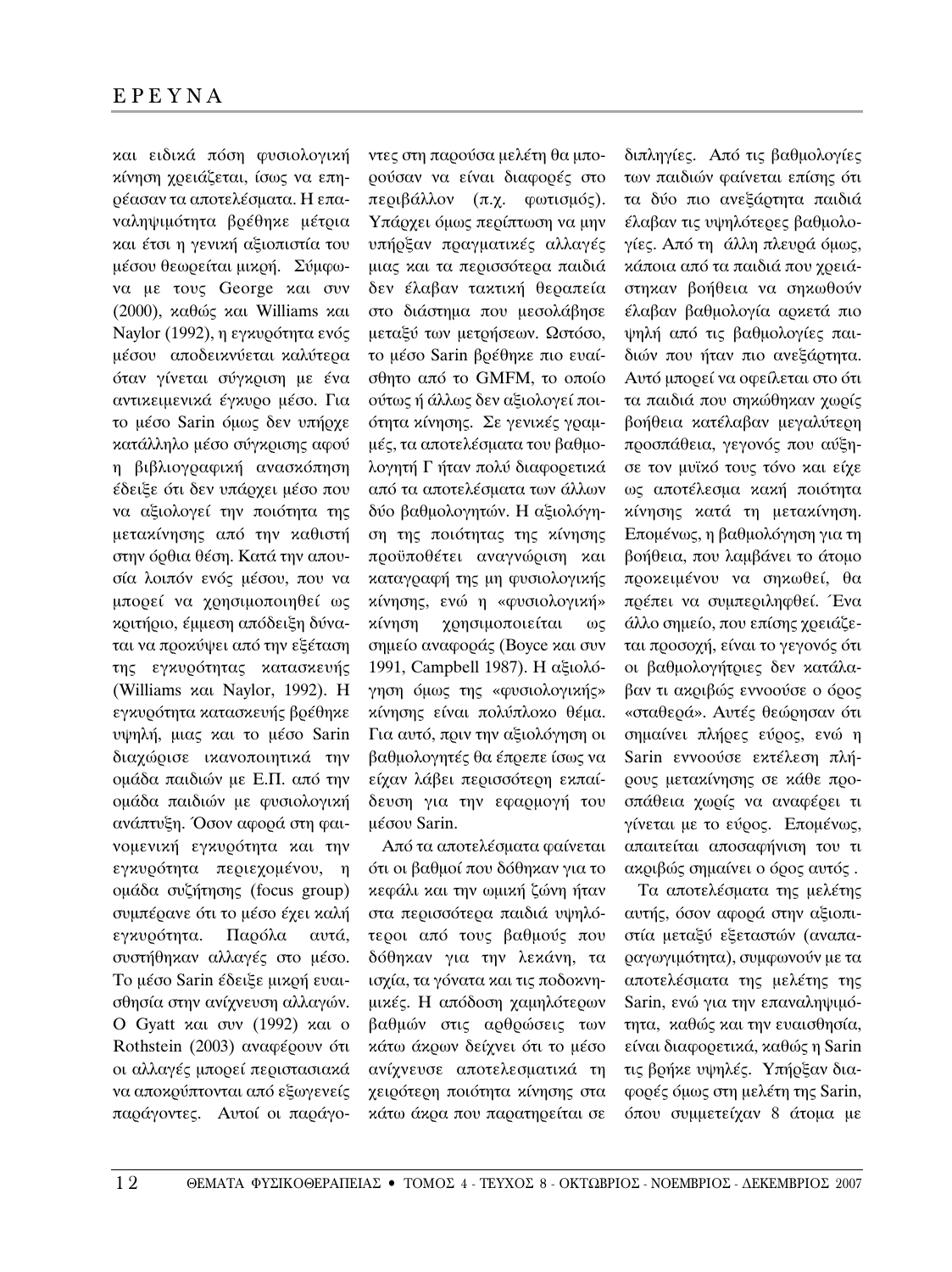διάφορα νευρολογικά προβλήματα και οι βαθμολογητές ήταν δύο. Όσον αφορά στη φαινομενική εγκυρότητα και την εγκυρότητα περιεχομένου βρέθηκαν να είναι το ίδιο καλές, όπως και στη στη μελέτη της Sarin (Sarin 1999).

Συστήθηκαν αλλαγές στο μέσο, προκειμένου να βελτιωθεί η αξιοπιστία και η ευαισθησία του. Η κλίμακα βαθμολόγησης διαιρέθηκε σε 4 βαθμούς αντί για 3. Ειδικά ο βαθμός 1 διαιρέθηκε σε δύο βαθμούς έτσι, ώστε το μέσο να ανιχνεύει καλύτερα φάσεις του κινητικού προτύπου. Η τροποποιημένη κλίμακα βαθμολόγησης έχει εύρος βαθμών από το 0 έως το 3. Κάθε βαθμός αντιπροσωπεύει ένα επίπεδο επίτευξης των φάσεων της μετακίνησης και δίνεται για κάθε τμήμα του σώματος.

Αυτά τα επίπεδα για κάθε  $\beta\alpha\theta\mu$ ό είναι:

- 0= δεν μπορεί να εκτελεστεί καμία φάση της μετακίνησης
- $1 = \mu(\alpha \nmid \delta\n\omega)$  φάσεις της μεταχίνησης εκτελούνται
- 2= όλες οι φάσεις της μετακίνησης επιτυγχάνονται, αλλά μη «σταθερά»
- 3= όλες οι φάσεις της μετακίνησης επιτυγχάνονται «σταθε-Ú¿»

O όρος «σταθερά» χρειάζεται διευκρίνιση, ορίζοντας ένα αριθμό πετυχημένων προσπαθειών στο σύνολο των προσπαθειών, π.γ. επίτευξη όλων των 3 φάσεων σε 3 προσπάθειες θα μπορούσε να ορίζεται ως «σταθερά», ενώ

επίτευξη 1-2 φάσεων σε κάποιες από τις 3 προσπάθειες να θεωρείται «μη σταθερά». Ο βαθμός 3 θα ανιχνεύει φυσιολογικές περιπτώσεις ή περιπτώσεις με πολύ ελαφρά κινητική δυσκολία. Ο βαθμός 2 θα ανιχνεύει ελαφρές προς μέτριες περιπτώσεις, ο βαθμός 1 μέτριες περιπτώσεις και ο βαθμός 0 σοβαρές περιπτώ-OELC.

Ο καθορισμός του εύρους τροχιάς της κίνησης με συγκεκριμένες γωνίες, προκειμένου να θεωρηθούν οι φάσεις της μετακίνησης πλήρεις, θα έκανε το μέσο πολύπλοκο. Για αυτό, η εφαρμογή του μέσου απαιτεί καλή γνώση της φυσιολογικής κίνησης από μέρους των βαθμολογητών καθώς και εκπαίδευση στη χρήση του. Αυτό σημαίνει ότι θα πρέπει να δημιουργηθεί υλικό εκπαίδευσης με πιο σαφείς και συγκεκριμένες πληροφορίες για την χρησιμοποίηση του. Η τροποποιημένη κλίμακα δεν λαμβάνει υπόψη το βαθμό βοήθειας που απαιτείται για την εκτέλεση της μετακίνησης. Επομένως, είναι σκόπιμη η μελλοντική τροποποίηση της κλίμακας βαθμολόγησης για τη βελτίωση του μέσου.

Η παρούσα μελέτη είχε μικρό αριθμό δείγματος, μπορεί όμως να χρησιμεύσει ως πιλοτική για τον σχεδιασμό επόμενης μελέτης, όπου θα συγκεντρωθεί μεγαλύτερος αριθμός δείγματος. Η βιντεοσκόπηση έγινε σε ιατρικά κέντρα/ειδικά σχολεία, όπου τα παιδιά παρακολουθούσαν και δεν ήταν πάντα εφικτό να ελέγχονται εξωγενείς παράγοντες

(π.χ. φωτισμός δωματίων, ίσως είδος καρέκλας που χρησιμοποιήθηκε). Oι διαφορές σε αυτούς τους παράγοντες αυξάνουν την ποικιλομορφία των συνθηκών ελέγχου, που συνήθως επηρεάζει τα αποτελέσματα για αξιοπιστία και εναισθησία (Guyatt και συν 1992). Επίσης τα ρούχα των παιδιών (παρότι σορτς-μπλουζάκι) δεν επέτρεπαν τη σαφή παρατήρηση των κινήσεων της ωμικής ζώνης, της λεκάνης και των ισχίων. Επομένως αυτοί οι παράγοντες θα πρέπει να ελεγγθούν σε επόμενες μελέτες.

# ΣΥΜΠΕΡΑ**ΣΜΑΤΑ**

Η εκτίμηση του μέσου Sarin, που έγινε σε αυτή τη μελέτη, κατέδειξε την αξιοπιστία και την εναισθησία του μέσου ως μικρή, παρότι η εγκυρότητά του ήταν καλή. Μια παράμετρος, που ενδεχομένως επηρέασε τα αποτελέσματα, ήταν η προσωπική αίσθηση που είχε ο κάθε βαθμολογητής για τη φυσιολογική κίνηση, η οποία αίσθηση φαίνεται να είχε σχέση με τις γνώσεις και την εμπειρία του. Αλλαγές συστήθηκαν στο μέσο προκειμένου να βελτιωθεί, ενώ περαιτέρω μελέτες χρειάζονται ώστε να «αποδειχθεί» η αξιοπιστία και ευαισθησία του. Ένα μέσο αξιολόγησης της ποιότητας κίνησης, όπως το μέσο Sarin, θα μπορούσε να είναι χρήσιμο στους θεραπευτές ατόμων με νευρολογικές διαταραχές, γιατί παρέχει σημαντικές πληροφορίες για τα πρότυπα κίνησης που χρησιμοποιούνται κατά τις καθημερινές δραστηριότητες.